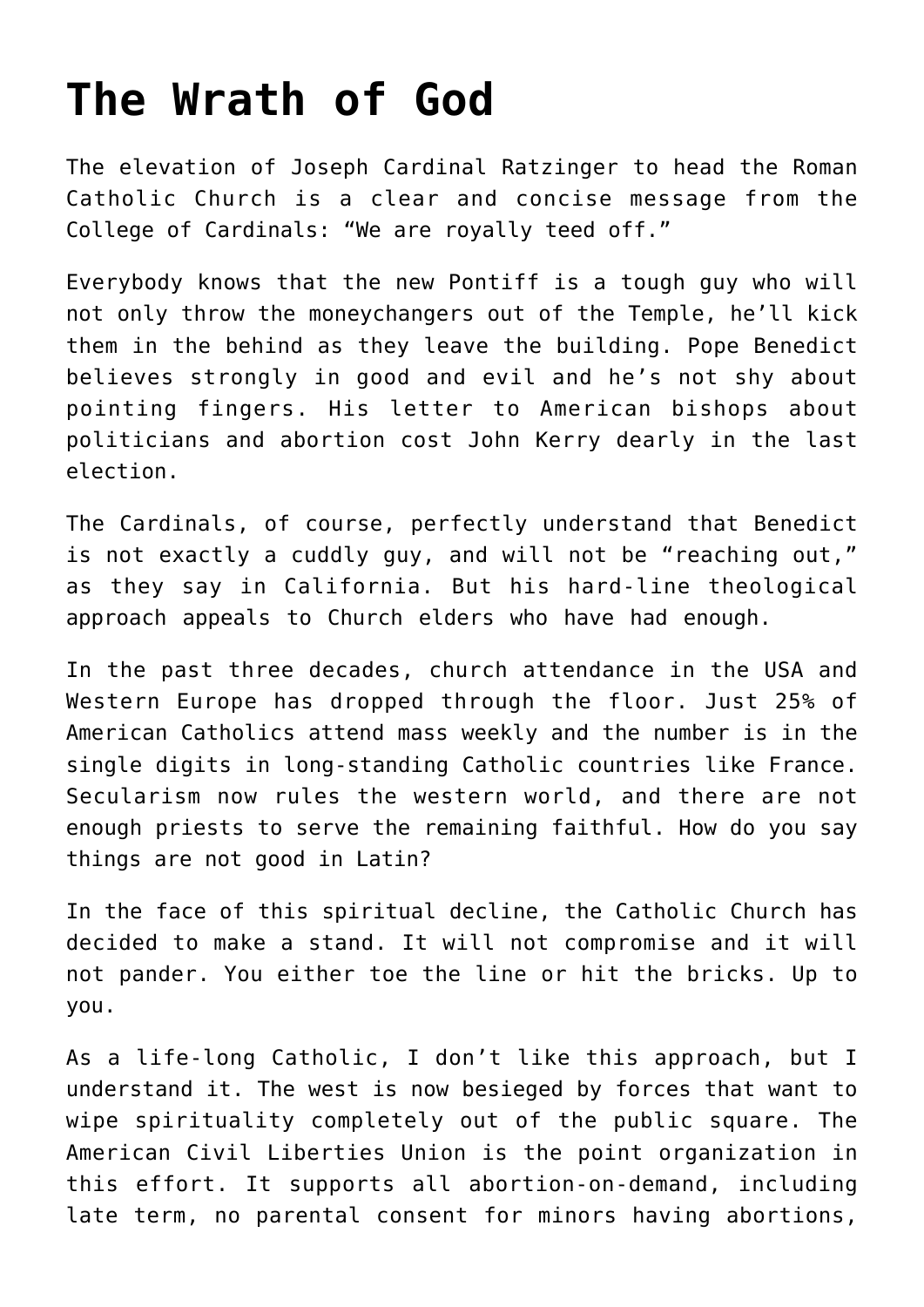euthanasia with consent, gay marriage, and the free speech rights of the North American Man-Boy Love Association, which has posted instructions on how to rape children on its website.

The ACLU opposes public funding for the Boy Scouts because their oath mentions God, the Pledge of Allegiance in public schools, public displays of the baby Jesus at Christmas and any restraint on internet pornography in public libraries.

For the most part, the western media sympathizes with the ACLU and promotes its point-of-view. Thus, the secular message is a constant in our society, and the hits just keep on coming.

And where is the opposing point-of-view? Well, there are a few media outlets that give traditionalists a fair shake, but very few.

So the Catholic Cardinals feel isolated and surrounded. They can preach to the choir on Sunday but get battered by the news and entertainment media the rest of the week. A strong Papal voice countering that situation is soothing. And that's why Cardinal Ratzinger is now Pope Benedict XVI.

I believe organized religion can be a champion of human rights and provide resistance to secular societies which, if they progress much further, will never be able to defeat the fanatical Islamic fundamentalists. The more permissive the western world becomes, the more it rejects discipline and avoids confronting evil, the greater the danger to freedom will be.

Pope Benedict is facing a rapidly changing world and perhaps he will be a strong and persuasive shepherd against evil. The danger is that he will be so rigid that he will erode the spiritual core even further, thereby helping the secularists.

But the new Pope may have an epiphany and realize good people will rally against evil if the case of clear and present